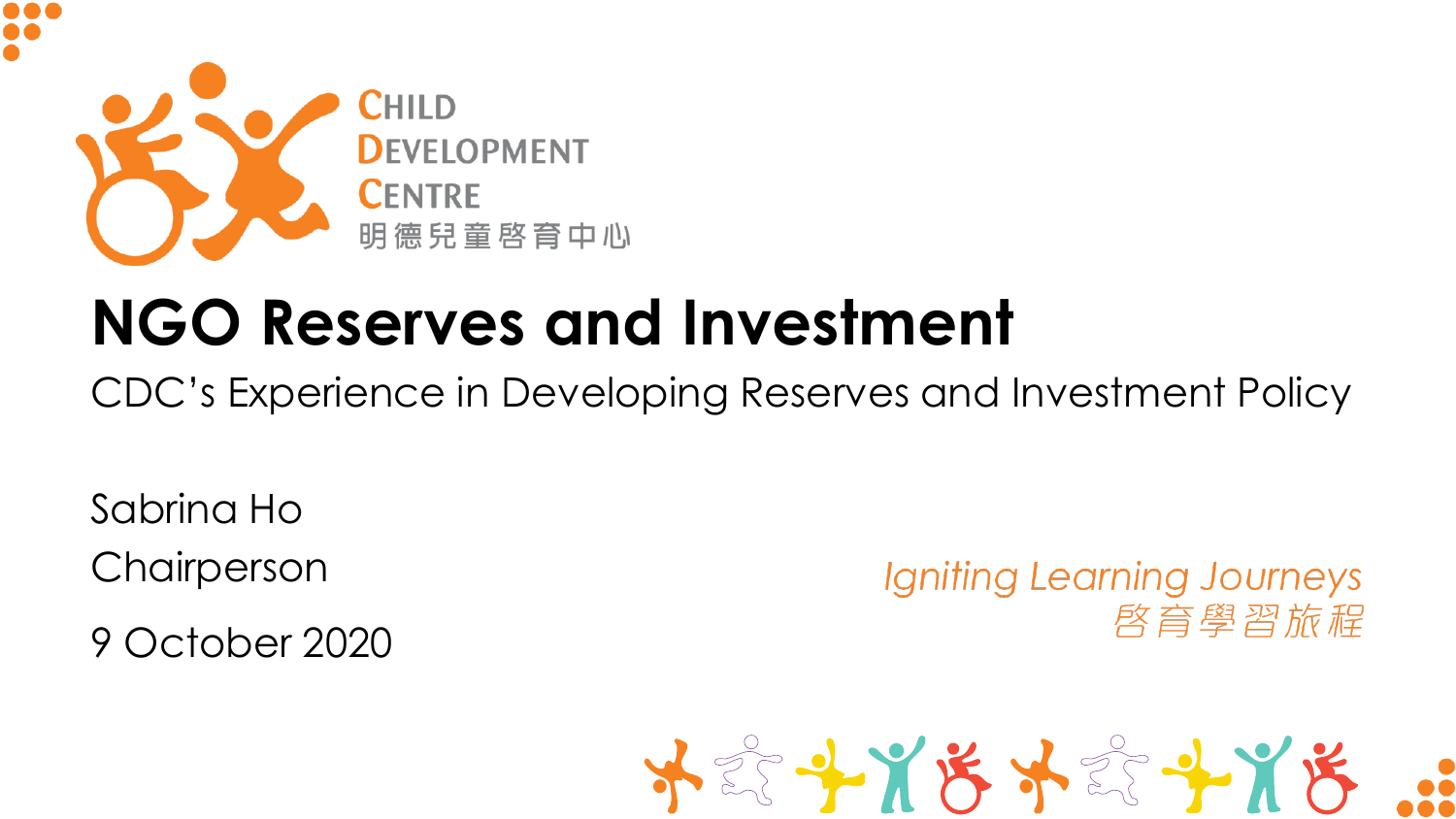## **Our Background**

- Set up in 1976 by Mrs Sarah Roe, an occupational therapist
- Not-for-profit organisation
- The Child Development Centre ("CDC") uniquely provides support to the widest spectrum of Special Educational Needs (SEN) issues in English and Chinese in Hong Kong
- Aims to help children up to 6 years old and their families
- Provides education, assessment and therapy under one roof

\*\*\*\*\*\*\*\*\*\*

• Supports parents with parenting workshops and outreach programmes

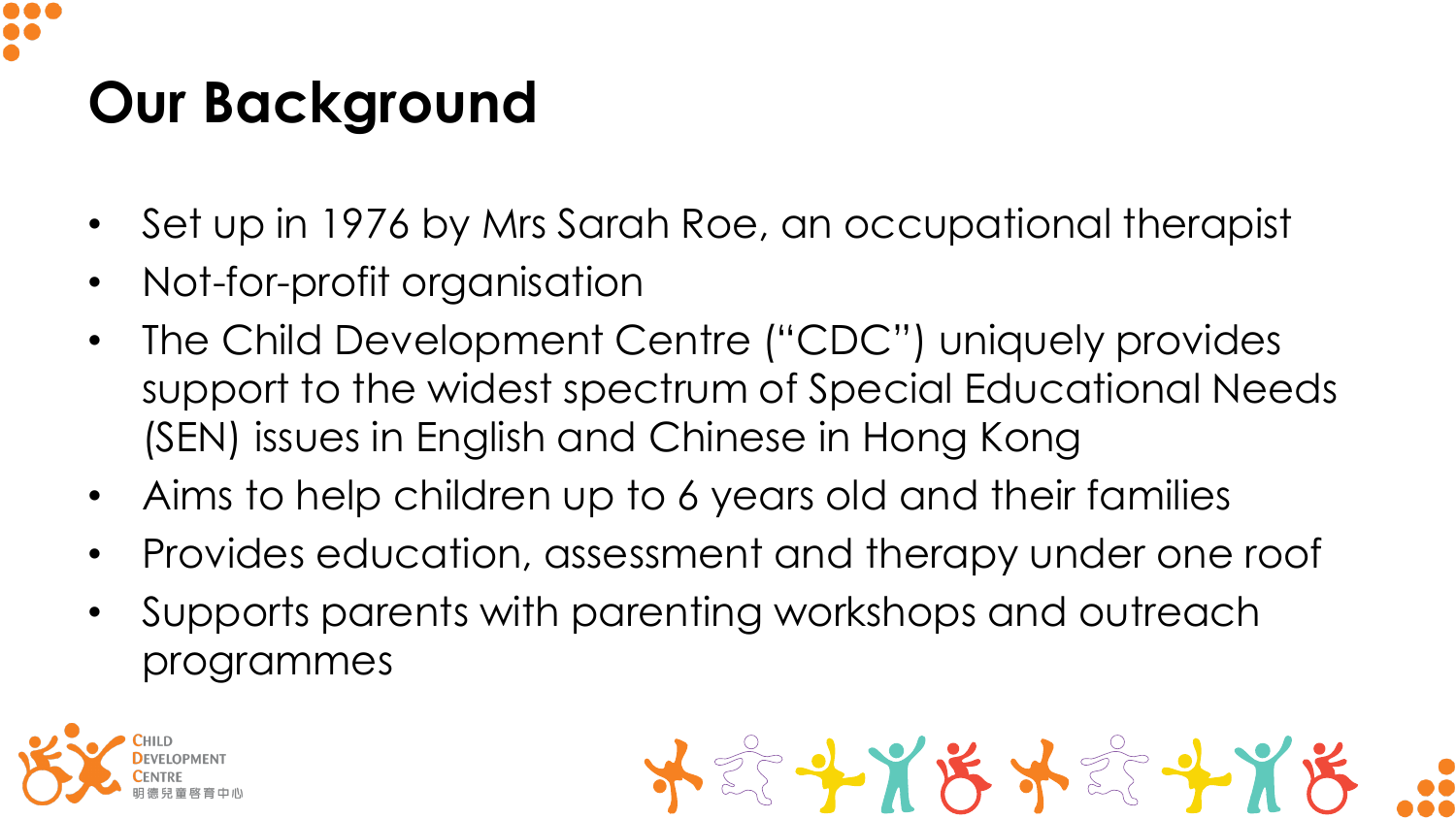

### **Funding Sources**

- For the first 20 years self funded and relied heavily on donations
- Started to receive government subvention for part of our services in the form of Lump Sum Grant from Social Welfare Department in 1995

\*\*\*\*\*\*\*\*\*\*

- However more than 50% of income is from
	- Service fees from self-financed programmes
	- Fundraising and donations

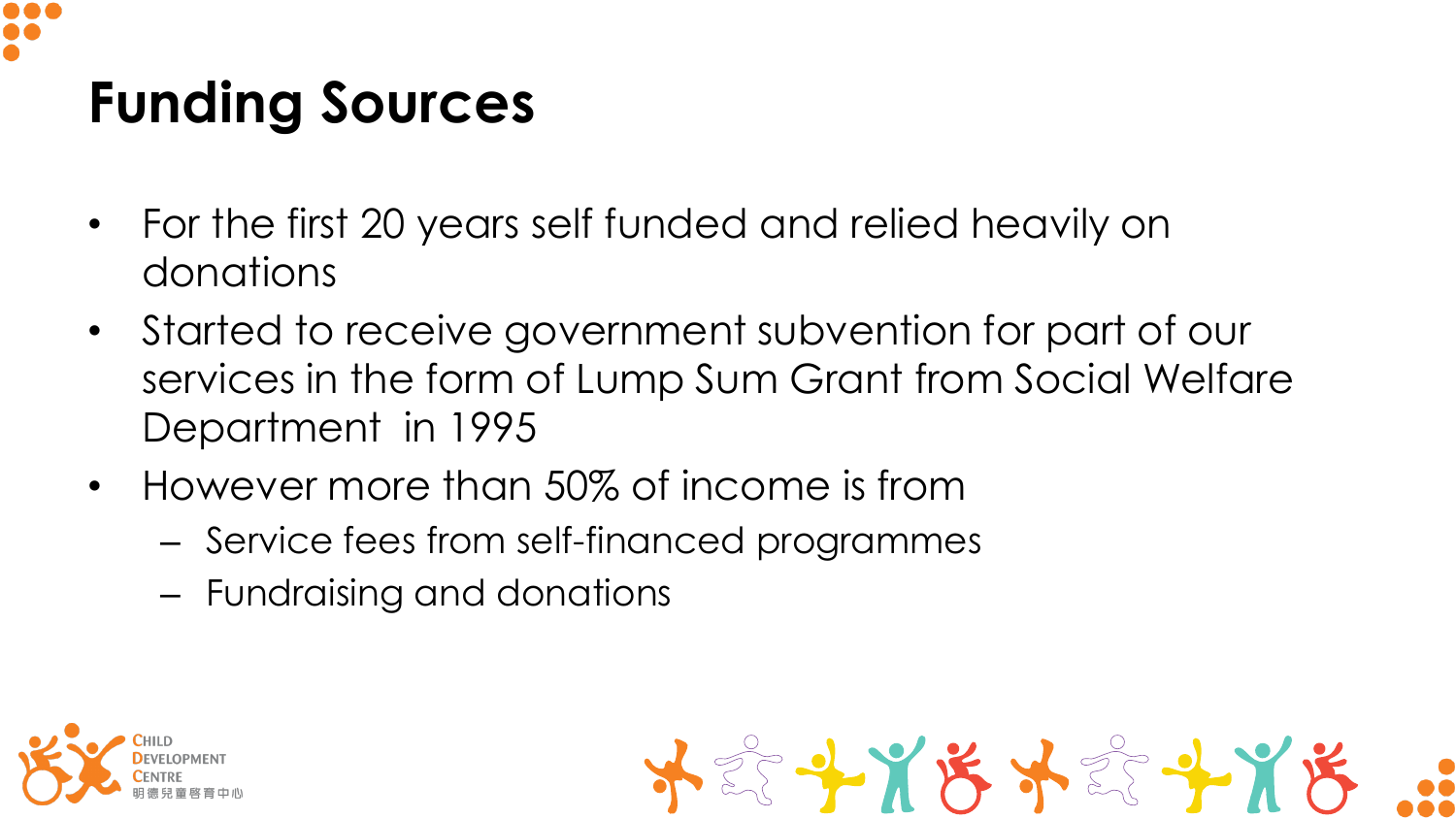

#### **Funding Sources**

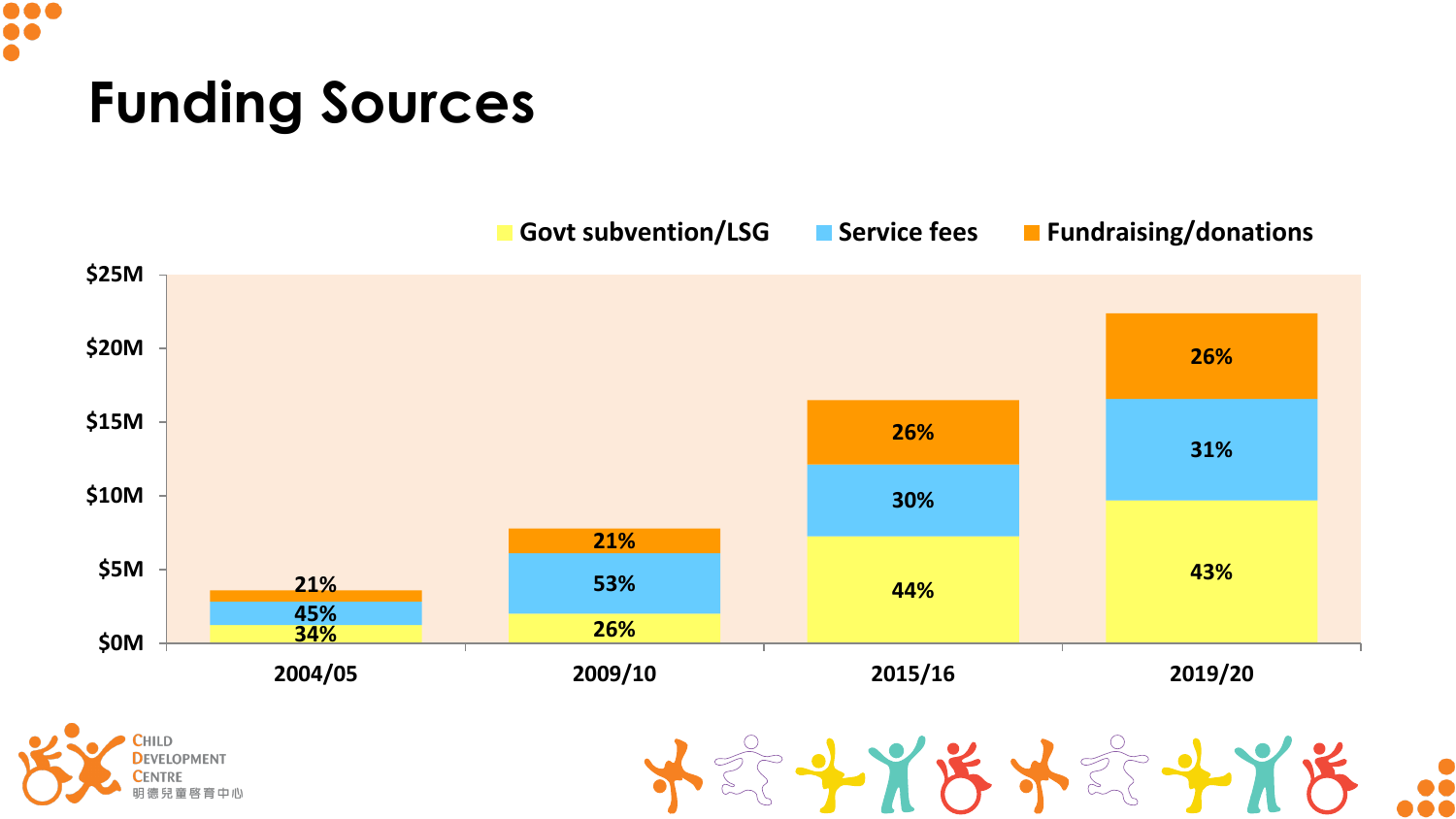

# **Role of Exco & Finance Committee at CDC**

- Executive Committee ("Exco") has fiduciary duty for financial governance
- Be transparent and accountable to all stakeholders and donors
- CDC incurred deficits for many years. There was very little reserve
- Exco had to address the deficit issue and devised strategy
- Process started in 2003/2004
- New Chief Executive appointed in 2005 and worked closely with Exco to carry out strategy
- Finance Committee was first set up in early 2008



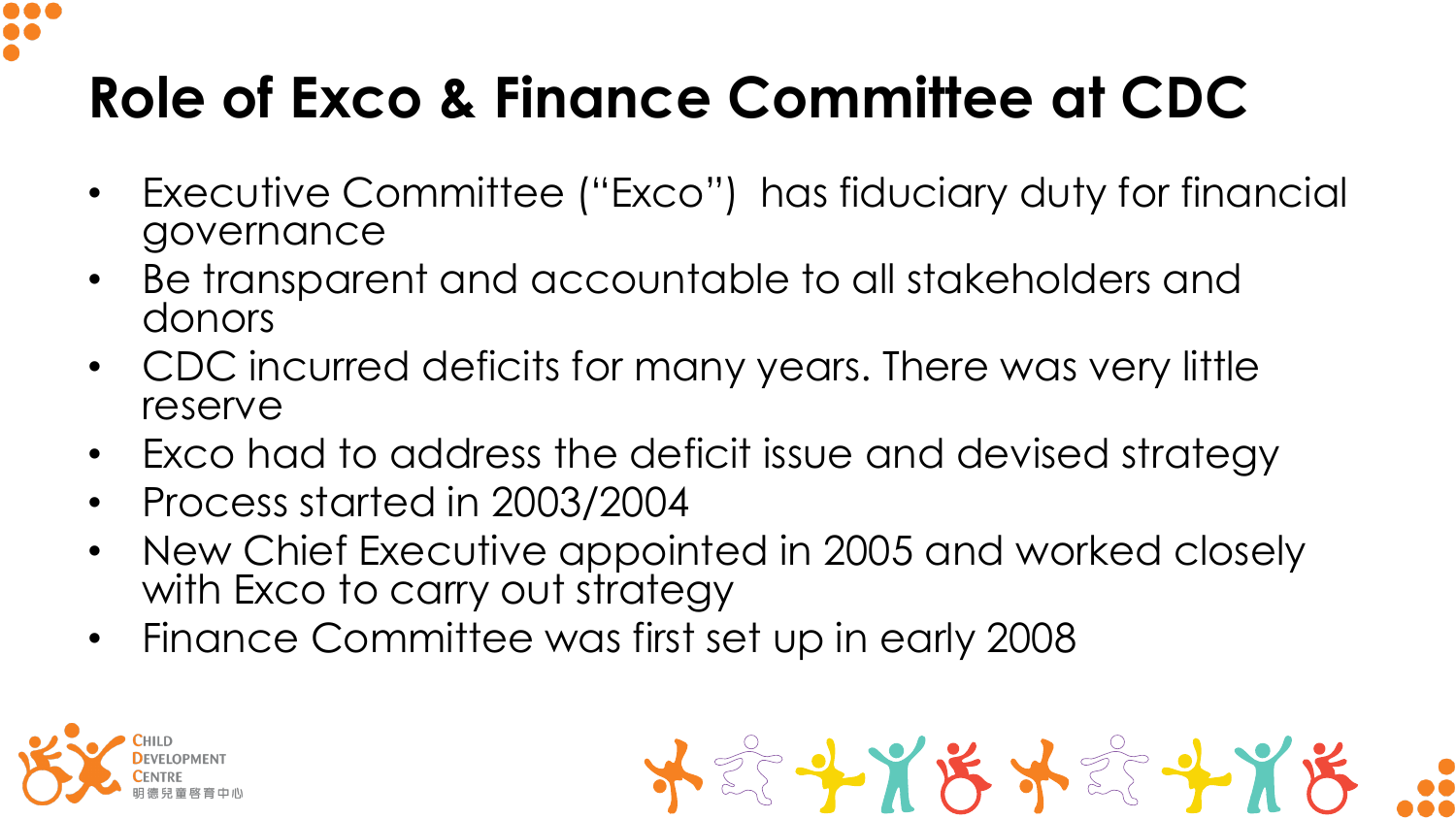# **Membership of Finance Committee at CDC**

- Important to have members with right skill set on Finance **Committee**
- Total 4 members in Finance Committee
- Finance Committee was first chaired by an investment banker
- Currently chaired by Honorary Treasurer who is a professional chartered accountant with many years of experience in senior financial management and advisory roles
- Other members over the years since inception have included investment banker, retired partner from Accounting Big 4 firm, business owner from education sector, and other accountants
- Finance Committee members do not have to be members of Exco

\*\*\*\*\*\*\*\*\*\*

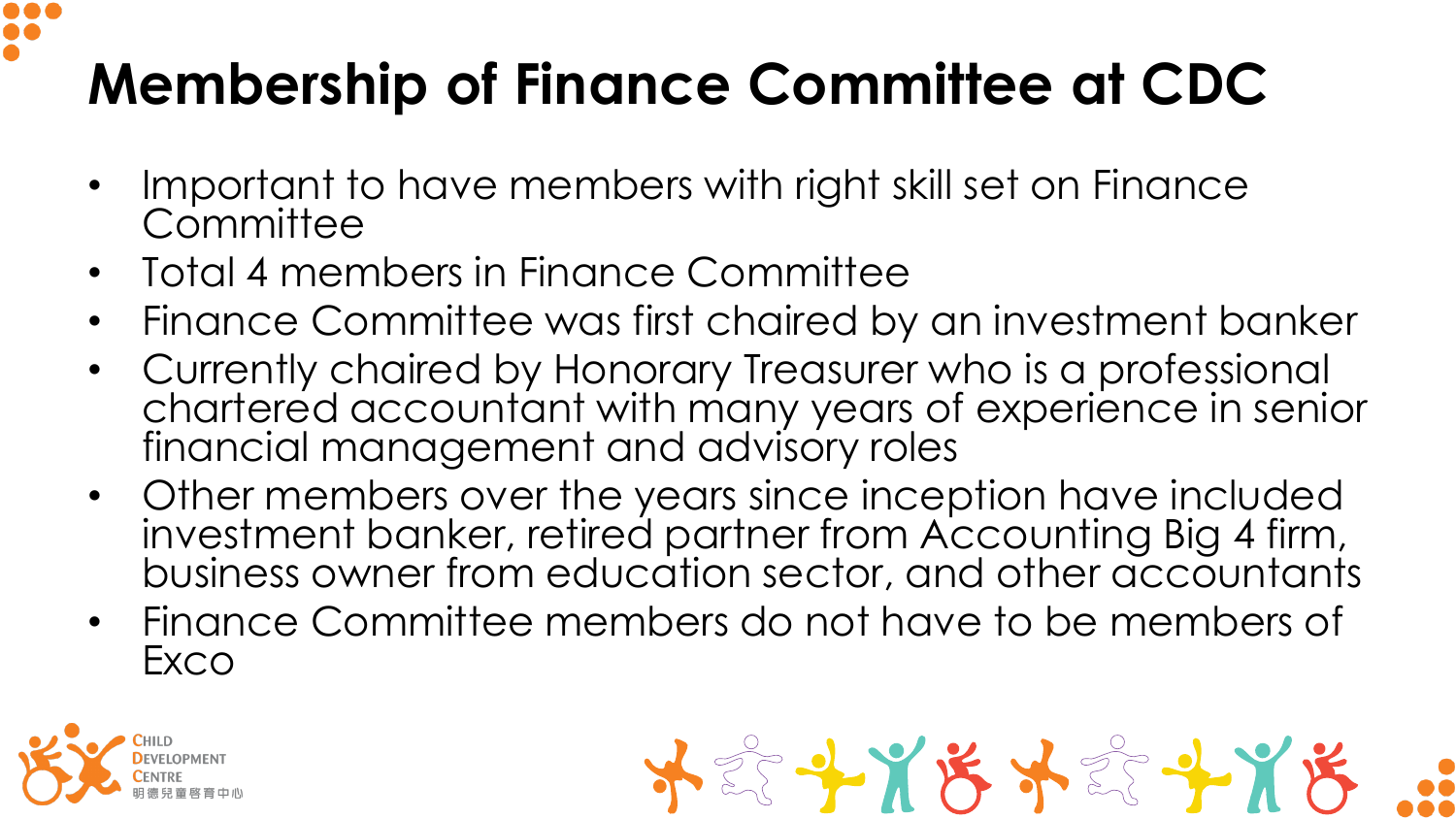# **Duties of Finance Committee at CDC**

- Review and approve annual budgets
- Ensure processes used for financial management are sound and secure
- Review financial information
- Monitor requirements of financial reporting, changes in accounting policies
- Monitor monthly income projections and reserves
- Monitor internal control and risk management
- Liaise with external auditors



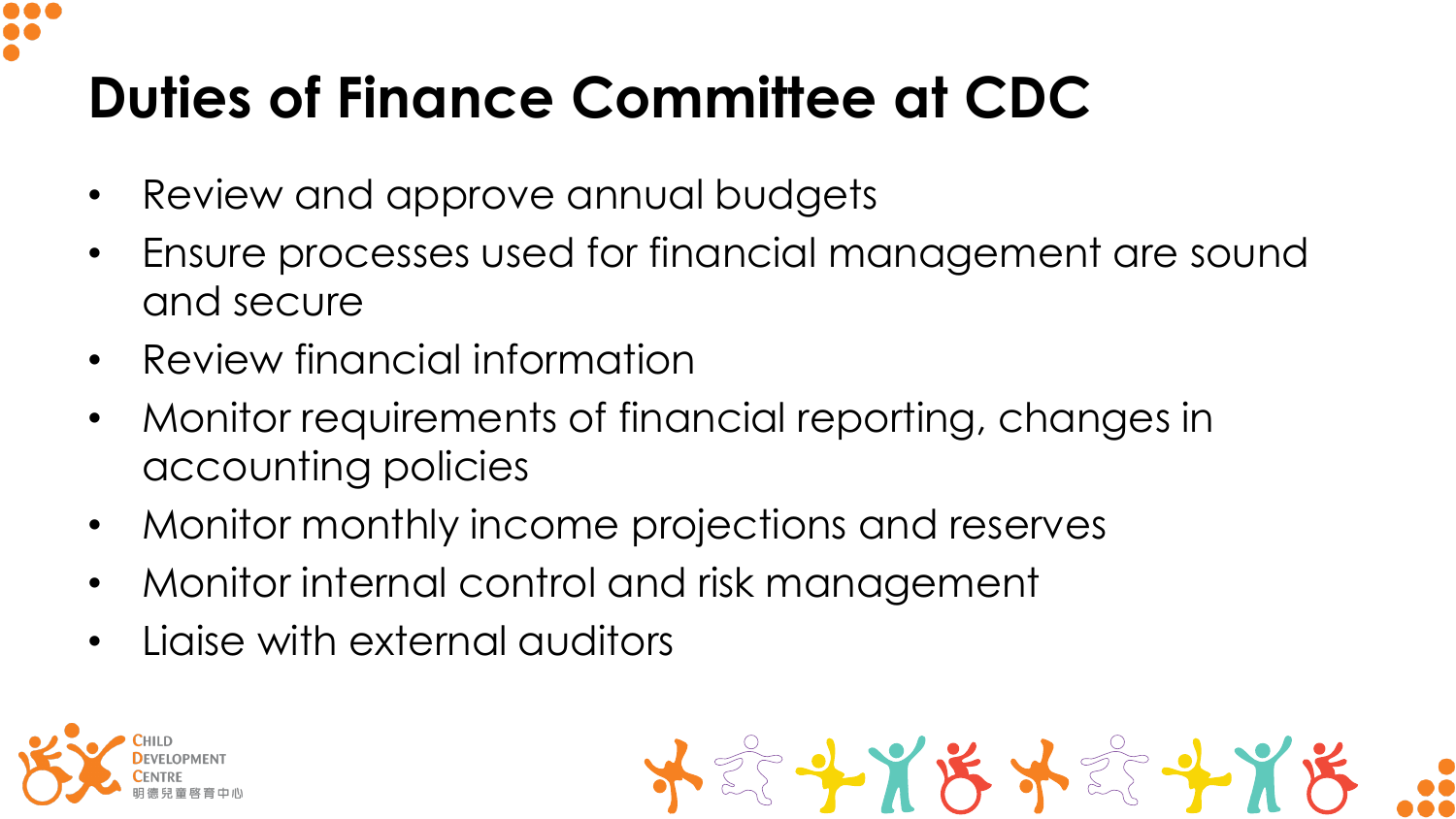# **Duties of Finance Committee at CDC**

- Establish policy on operating reserve requirement to be approved by Exco
- Annual review of reserves
- Exco to approve Finance Committee proposals to transfer funds to/from Designated Reserves to General Reserve as necessary and always with approval from respective donor(s)
- CDC is too small to have separate Investment Committee
- Finance Committee is also responsible for setting investment policy



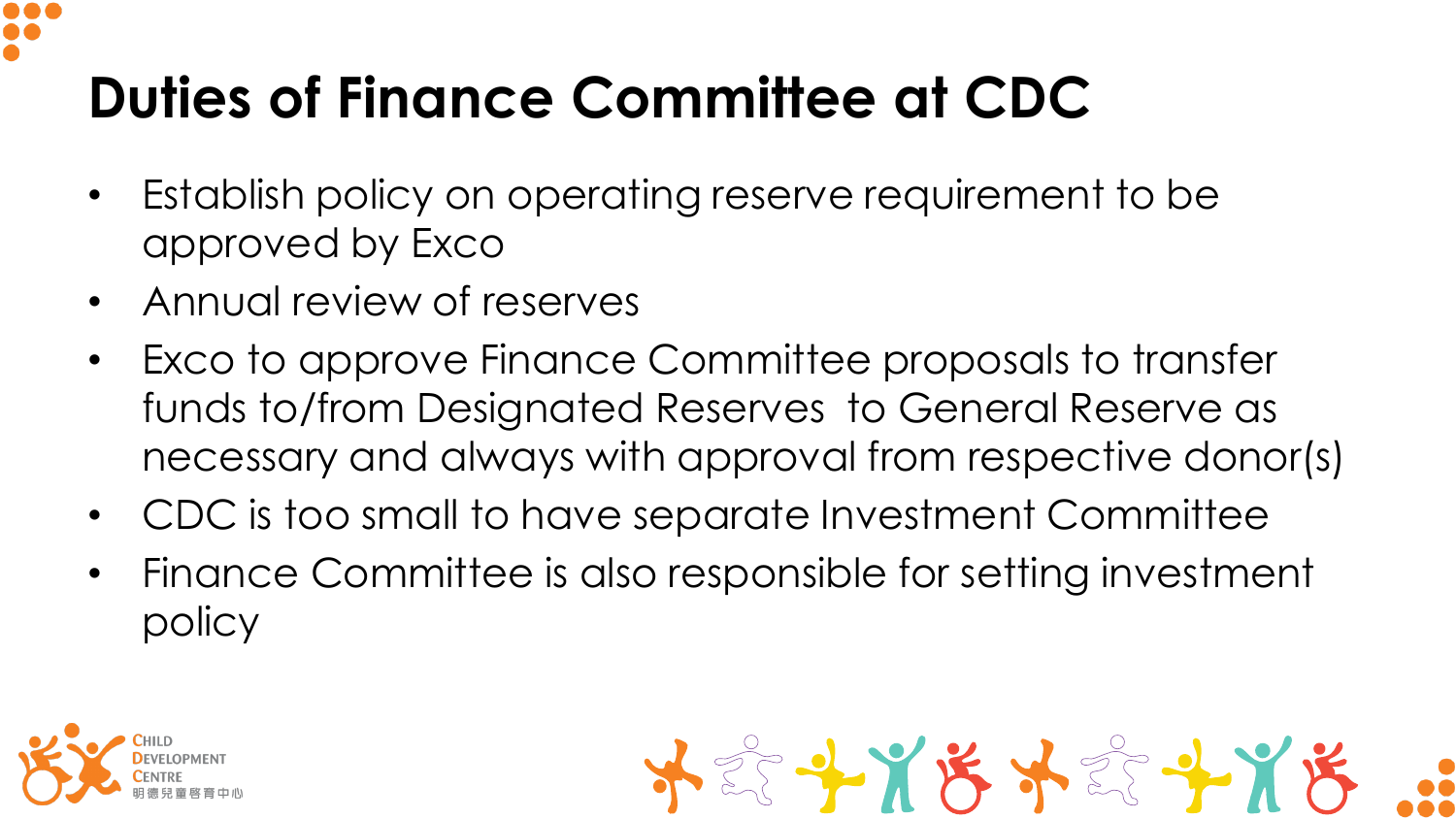# **Reporting**

- CDC management report to Finance Committee first every month on income projections and reserves forecast
- Honorary Treasurer then prepares monthly reports for Exco:
	- Profit and loss account
	- Balance sheet
	- Programme activities
	- Reserves status
	- Investments status



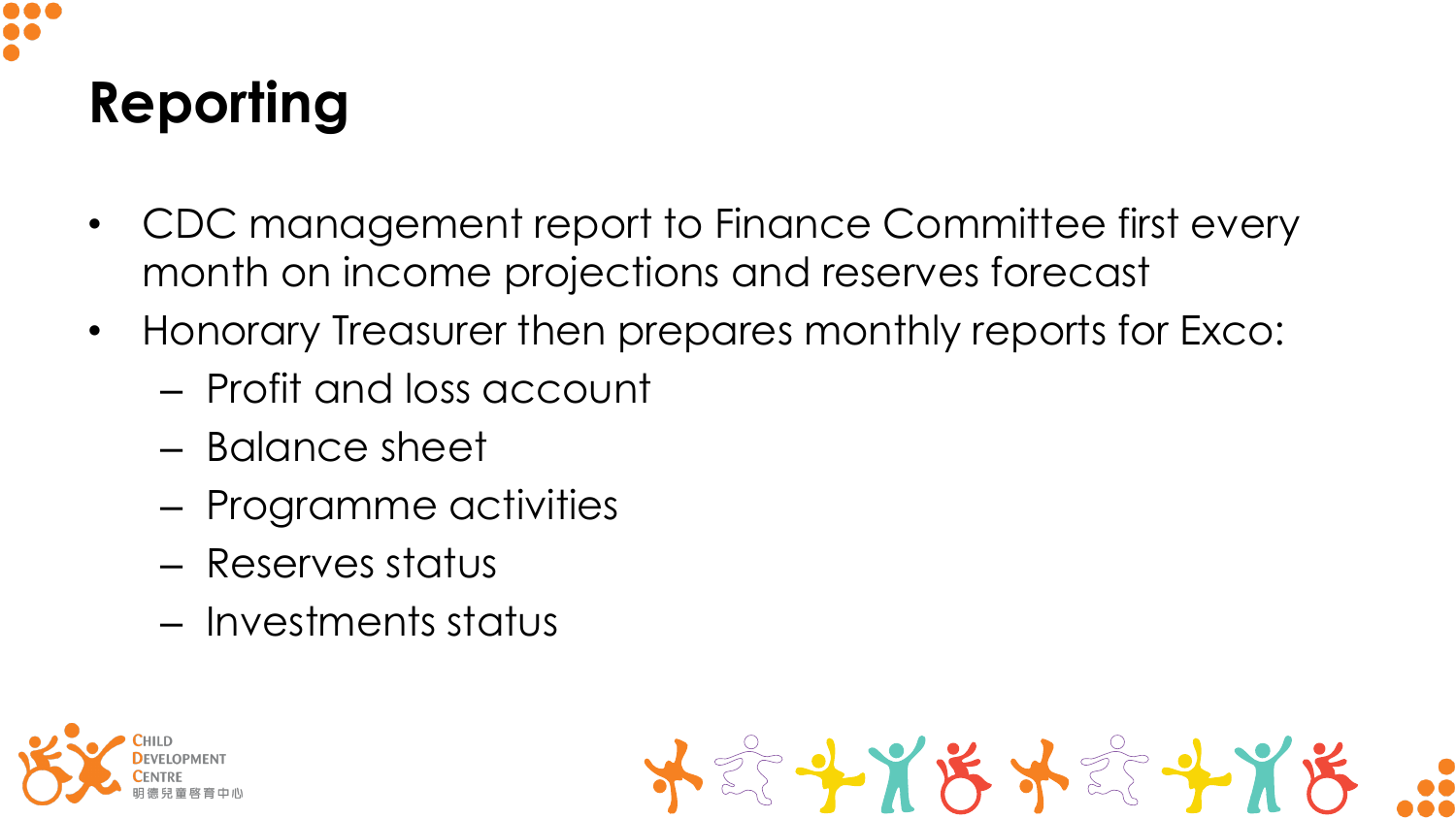# **Building up the Reserves**  – **Turning deficit into surplus**

- Restructured physical space provided by Matilda Hospital in 2005 which enabled more children to attend
- Expanded to second centre at Tang Shiu Kin Hospital to run Chinese programmes in 2010
- Consolidated to new premises in Wanchai in 2014 enabling more classes and programmes
- Regular review and revamp of services, allowing for more children to attend self-financed programmes



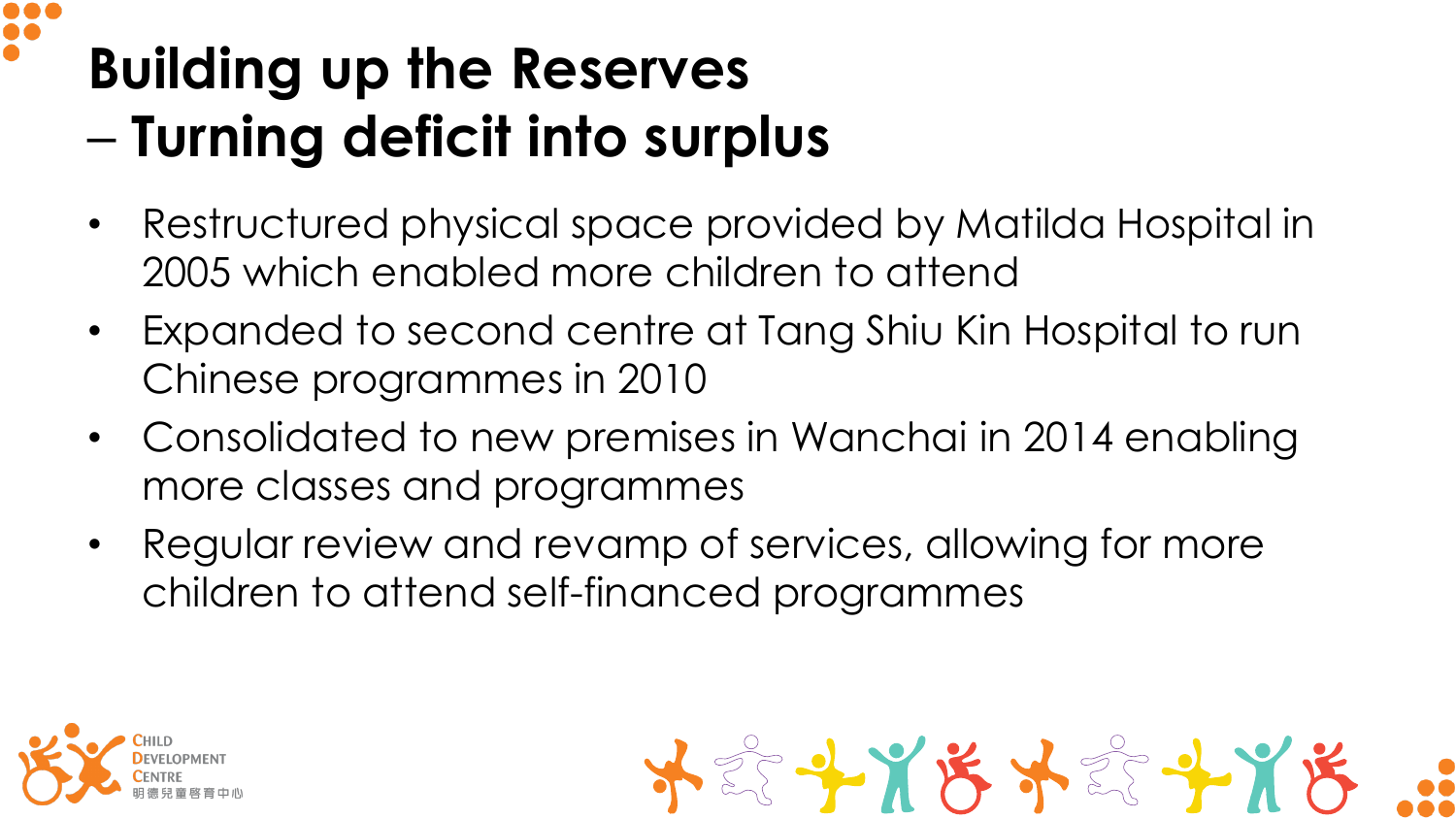

## **Building up the Reserves**

- Since 2004 more structured approach to fundraising, not just relying on private donations
- Funds raised for the 2005 expansion exceeded actual spending. This was the first "seed" of the reserves
- One major annual fundraising event since 2010 (but 2020 event cancelled due to pandemic)
- Designated Funds (限定用途資金) were raised for specific purposes enabling general reserves (營運儲備) to build up

\*\*\*\*\*\*\*\*\*\*\*

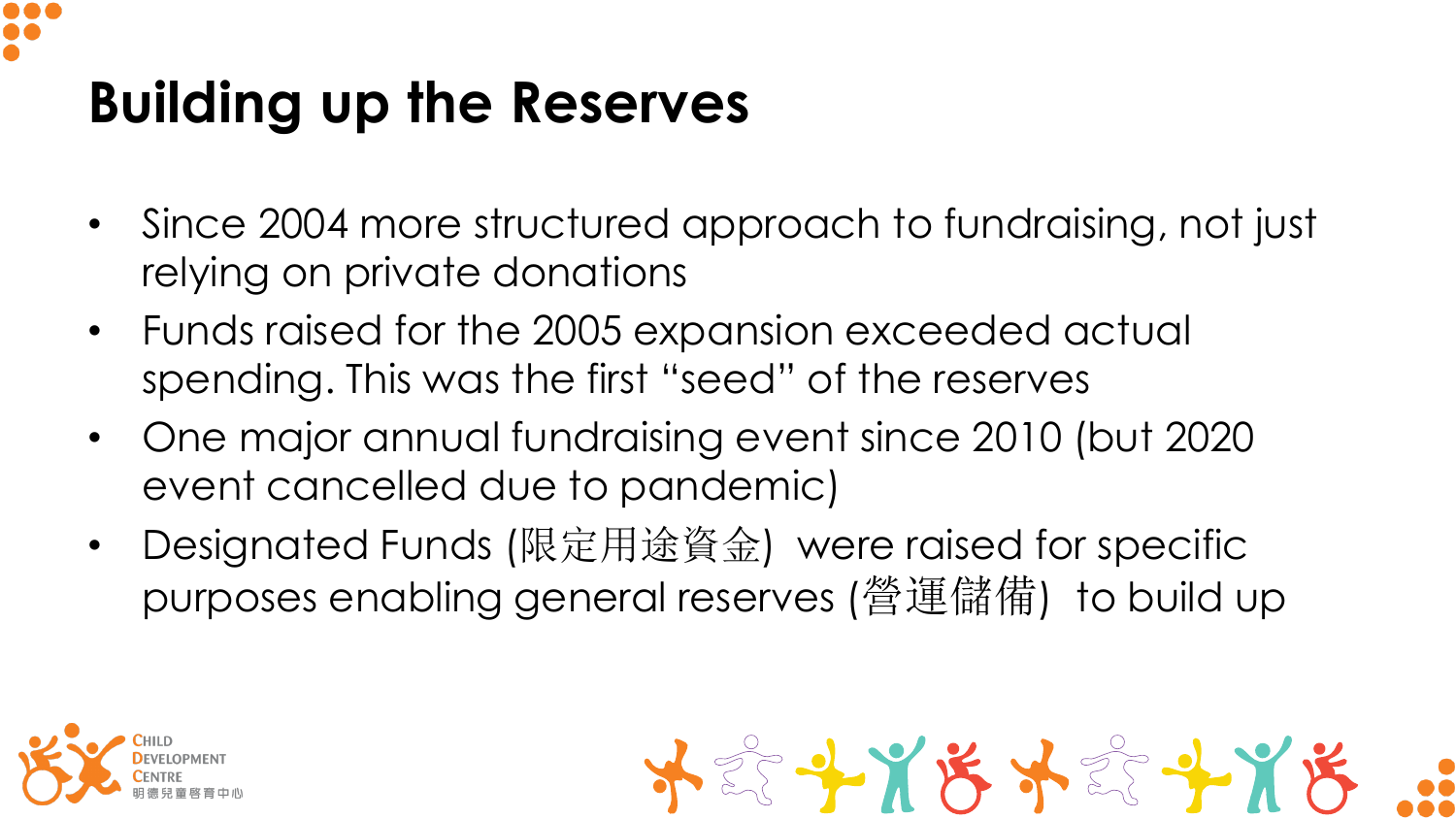

#### **\$12M 13% \$10M \$8M 28% \$6M 5% 87% 30% \$4M 72% 95% \$2M 70% \$0M 2004/05 2009/10 2015/16 2019/20** 《子光送外念子光送

#### **General fund Other designated funds**

 $\ddot{\bullet}$ 

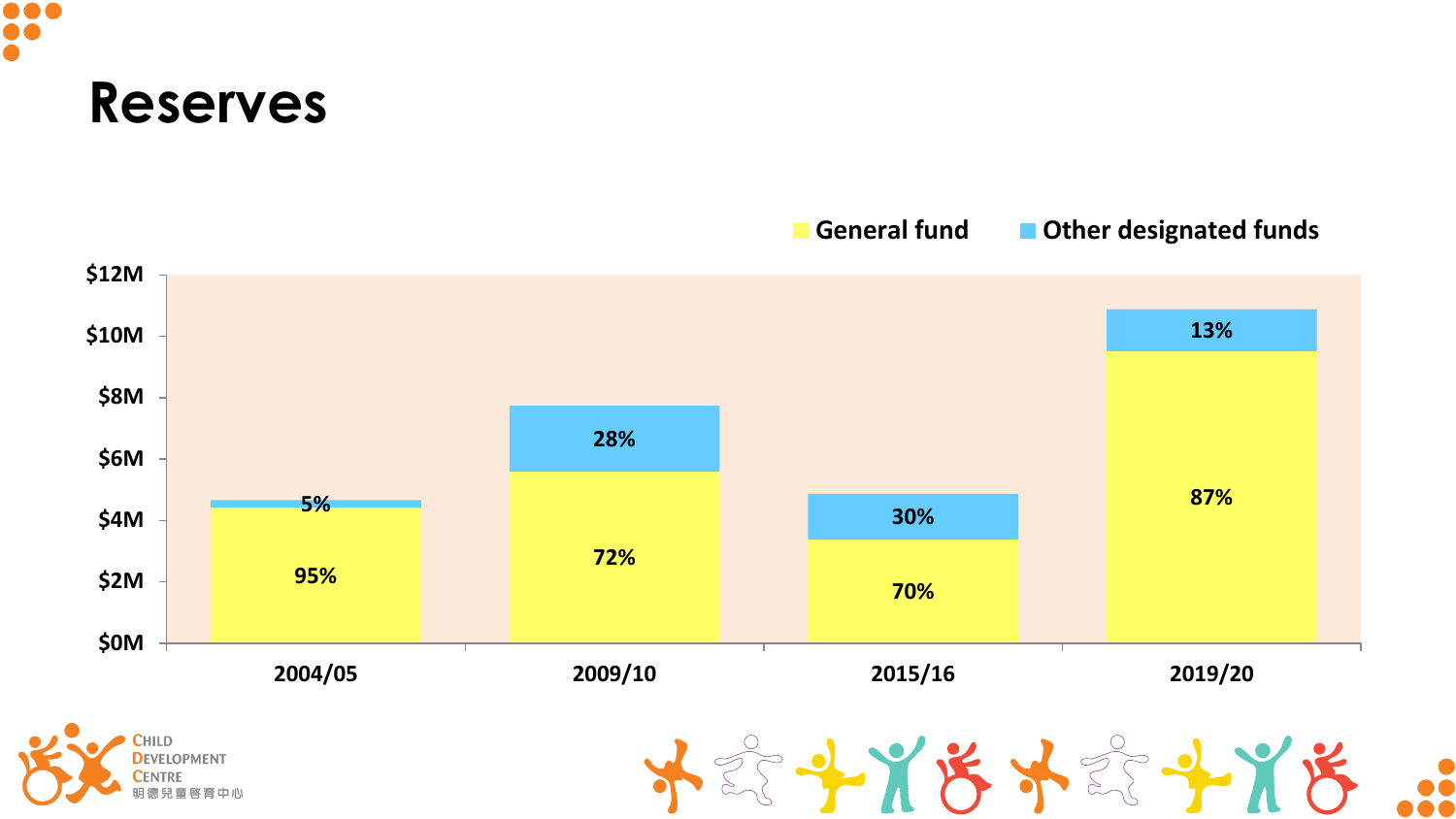

## **Investment Policy**

- Once Reserves started to build up, need to consider how best to invest the Reserves
- In 2008 Finance Committee started to research information on investment guideline for NGO
- Investment policy approved in the same year
- Policy reviewed and updated periodically, most recently in 2019
- Finance committee meets twice a year and by regular contact at least quarterly via emails to review and direct investment options



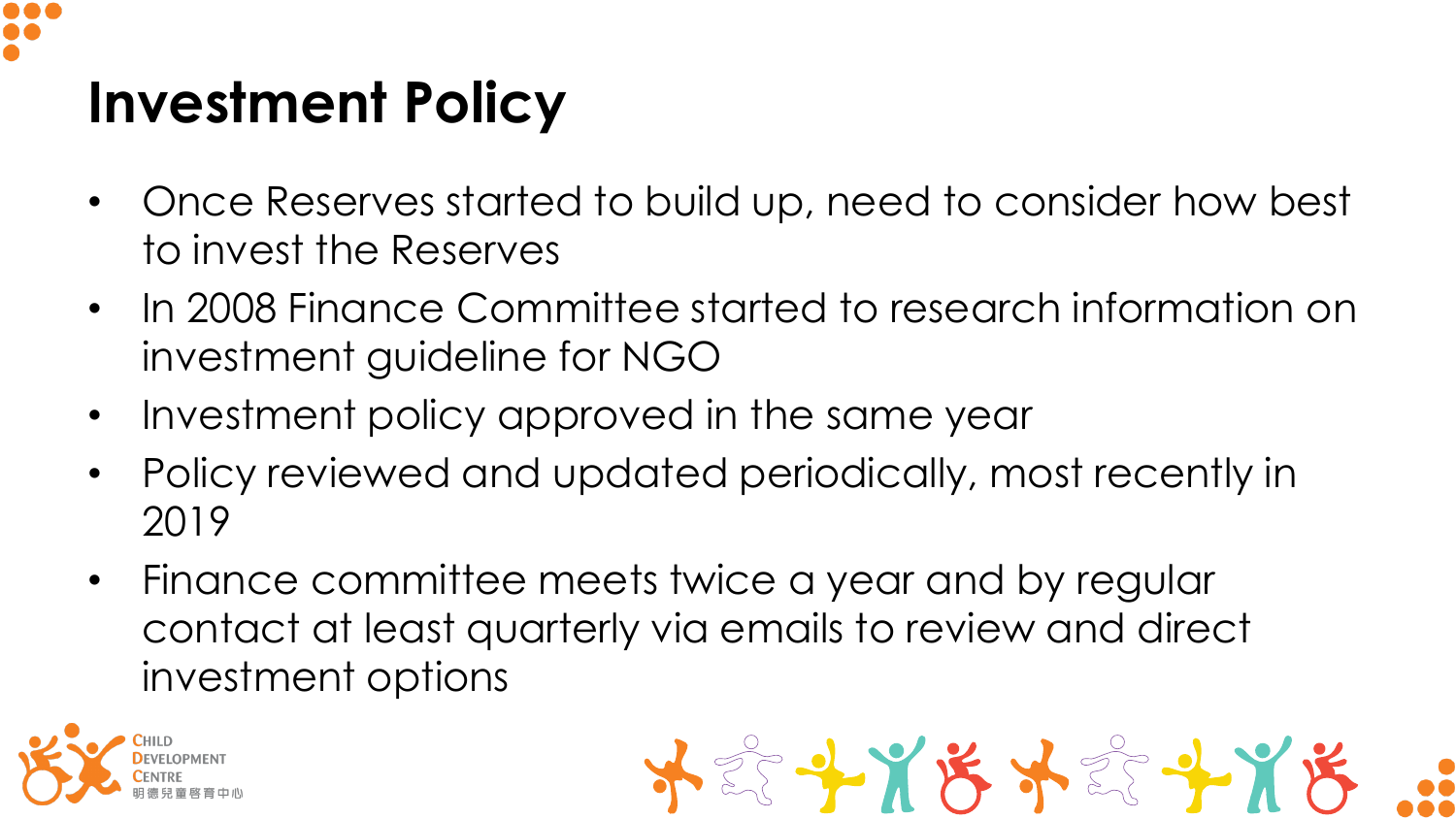# **Investment Policy**

- Set up objectives income and/or capital growth
- Volatility of returns maximum loss tolerated over defined period set at 10% over 1 year

\*\*\*\*\*\*\*\*\*\*\*

- Types of investment
	- Cash equivalents 60% to 100%
	- Fixed income securities 0% to 20%
	- Equity securities 0% to 20%
	- Prohibited investments

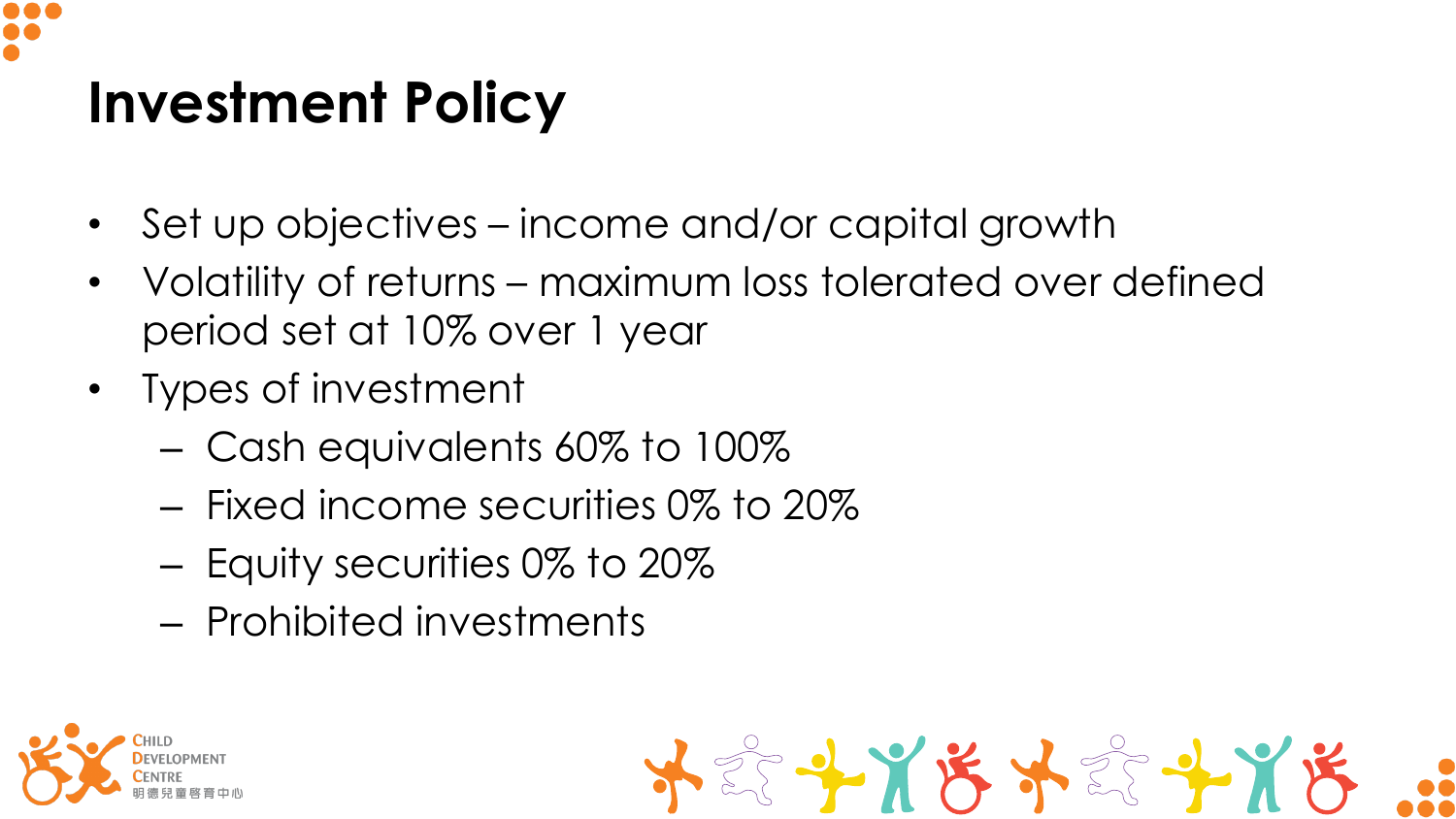

## **Investments by CDC**

- Tracker Fund (盈富基金) (2012 2019)
- RMB fixed deposits (2011 2015)
- Fixed HKD deposits (3 months & 6 months)